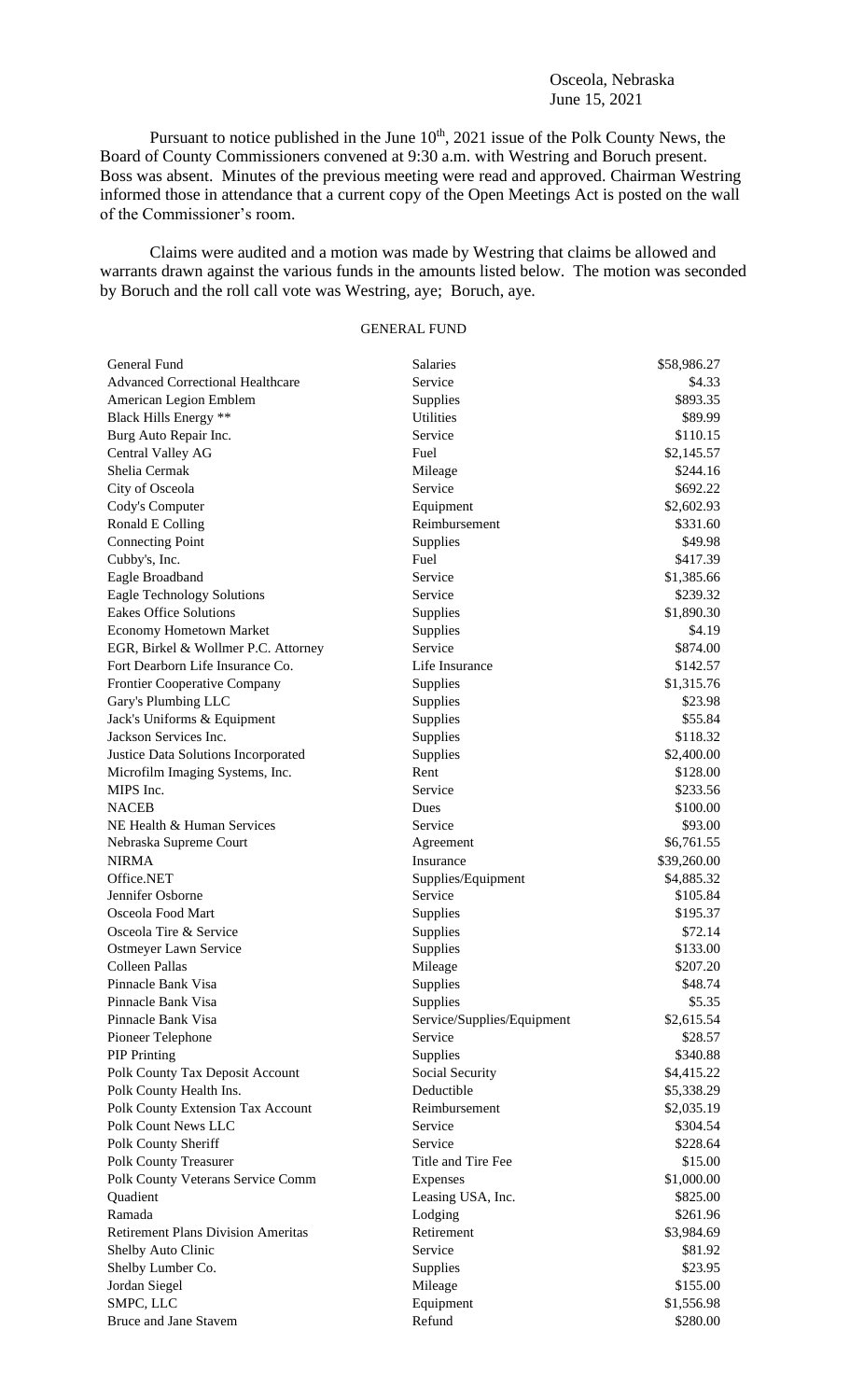| Jenise Sundberg<br>Barb Swanson           | Mileage<br>Service            | \$77.28<br>\$265.67   |  |  |
|-------------------------------------------|-------------------------------|-----------------------|--|--|
| Tonniges Chevrolet Inc.                   | Service                       | \$91.38               |  |  |
| <b>Tyler Triplett</b>                     | Service                       | \$39.20               |  |  |
| Trouba Law Offices, Inc.                  | Service                       | \$2,683.75            |  |  |
| <b>Verizon Wireless</b>                   | Service                       | \$35.14               |  |  |
| <b>Verizon Wireless</b>                   | Service                       | \$280.07              |  |  |
| Windstream Nebraska                       | Service                       | \$999.95              |  |  |
| <b>James Winslow</b>                      | Equipment                     | \$2,139.00            |  |  |
| <b>York News Times</b>                    | Service                       | \$19.95               |  |  |
| <b>ROAD FUND</b>                          |                               |                       |  |  |
| Road Fund                                 | Salaries                      | \$26,344.71           |  |  |
| <b>Black Hills Energy</b>                 | Service                       | \$5.10                |  |  |
| Central Valley Ag                         | Fuel                          | \$223.02              |  |  |
| City of Osceola                           | <b>Utilities</b>              | \$71.67               |  |  |
| City of Stromsburg                        | Utilities                     | \$122.69              |  |  |
| <b>Colonial Research</b>                  | Surfacing                     | \$3,087.00            |  |  |
| Dale R Johnson Enterprises                | Gravel and Borrow             | \$16,961.92           |  |  |
| Eagle Broadband                           | Service                       | \$71.53               |  |  |
| Ericson Cash Hardware                     | Supplies/Service              | \$52.24               |  |  |
| <b>Filter Care</b>                        | Service                       | \$39.90               |  |  |
| Fort Dearborn Life Insurance              | Life Insurance                | \$76.39               |  |  |
| Frontier Cooperative Company              | Supplies                      | \$1,037.12            |  |  |
| <b>Island Supply Welding Company</b>      | Supplies                      | \$175.08              |  |  |
| John Deere Financial                      | Service                       | \$158.15              |  |  |
| Johnson Sand & Gravel Co. Inc.            | Gravel and Borrow             | \$4,638.18            |  |  |
| <b>NIRMA</b>                              | Insurance                     | \$39,144.00           |  |  |
| NMC, Exchange LLC<br>Officenet            | Supplies/Service<br>Equipment | \$4,413.65<br>\$29.40 |  |  |
| Osceola Food Mart                         | Supplies                      | \$13.88               |  |  |
| Osceola Tire & Service                    | Supplies                      | \$52.50               |  |  |
| Overland Sand & Gravel                    | Gravel and Borrow             | \$38,940.20           |  |  |
| Polk County Tax Deposit Account           | Social Security               | \$1,990.81            |  |  |
| Polk Light & Water                        | Utilities                     | \$99.96               |  |  |
| <b>Rally Auto Parts</b>                   | Supplies/Service              | \$246.44              |  |  |
| <b>Retirement Plans Division Ameritas</b> | Retirement                    | \$1,697.35            |  |  |
| Sapp Bros. Petroleum, Inc.                | Supplies                      | \$9,812.60            |  |  |
| Shelby Lumber Co. Inc.                    | Service                       | \$87.59               |  |  |
| Tire Outlet, Inc.                         | Supplies                      | \$30.00               |  |  |
| <b>Truck Center Companies</b>             | Truck                         | \$90,000.00           |  |  |
| Truck Center Companies - York             | Service                       | \$1,291.58            |  |  |
| Verizon Wireless                          | Service                       | \$64.36               |  |  |
| Village of Shelby                         | <b>Utilities</b>              | \$90.95               |  |  |
| Windstream Nebraska Inc.                  | Service                       | \$247.07              |  |  |
|                                           | EQUIPMENT SINKING FUND        |                       |  |  |
| <b>Truck Center Companies</b>             | Truck                         | \$100,882.00          |  |  |
| <b>SENIOR CITIZEN SERVICE CENTER</b>      |                               |                       |  |  |
| Eagle Broadband                           | Service                       | \$247.72              |  |  |
| <b>NIRMA</b>                              | Insurance                     | 576.00                |  |  |
| Sanford Health                            | Service                       | 100.00                |  |  |
|                                           | <b>INHERITANCE TAX FUND</b>   |                       |  |  |
| DAS State Acctg-Central Finance           | Service                       | \$488.32              |  |  |
| Husker Auto Group LLC                     | <b>Chevrolet Traverse</b>     | \$27,977.00           |  |  |
| <b>MIPS</b>                               | Service                       | \$2,124.60            |  |  |
| Stanard Appraisal Service Inc.            | Service                       | \$6,070.00            |  |  |
| 911 EMERGENCY MANAGEMENT FUND             |                               |                       |  |  |
| Windstream Nebraska Inc.                  | Service                       | \$984.95              |  |  |
|                                           | <b>WEED FUND</b>              |                       |  |  |